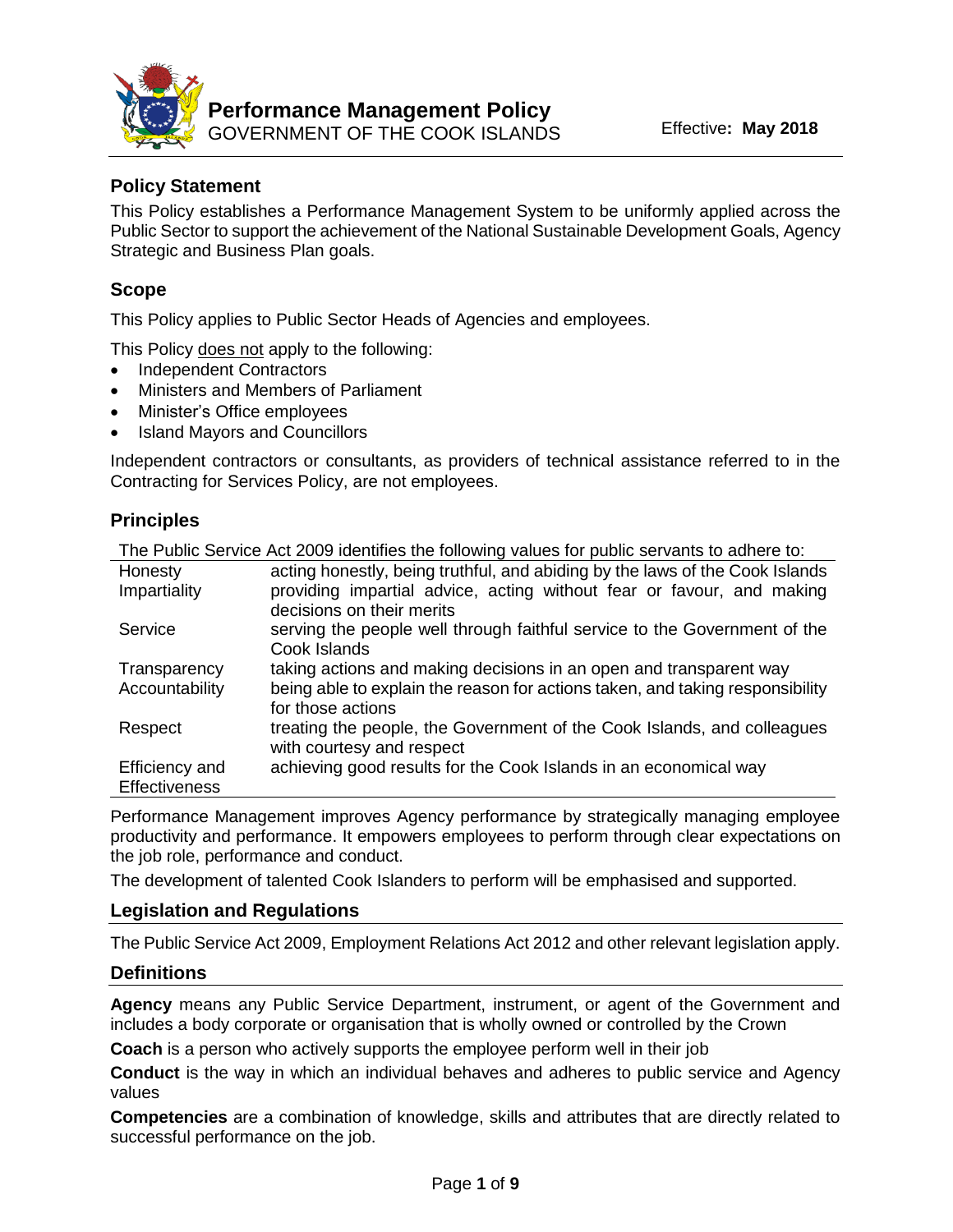**Development Plan** outlines the competency improvements required by individual employees to support achievement of agreed targets and/or as part of professional development in line with Agency goals

**Employee** means any person who is an employee of the Public Sector

**Employer** means the Public Service Commissioner or Heads of Public Sector Agencies or their delegated authority

**Job description** is the document used to describe the job content, responsibilities, organisational context and specific competencies required to perform the job well

**Key Output Deliverables** are the programmes and actions in Agency Annual Business Plans

**Key Results Areas (KRA)** in job descriptions are used to determine performance targets, linked to the Agency's Annual Business Plan

**Key Performance Indicators (KPI)** are qualitative or quantitative measures, directly linked to performance targets, to assess performance

**Leadership development** enables employees to participate in leadership development programmes to support their progression into management or senior executive roles

**Managers/Supervisors** are those with responsibility for managing employees

**Mentors** support an employee's personal or professional development regardless of the role or position they hold

**Performance Appraisal** refers to a formal process of assessing or evaluating performance

**Performance Agreement (PA)** documents performance targets and measures agreed between the employer and employee, identified as focus areas from KRAs and KPIs for the financial year. Where annual attestation against professional standards is required, these standards will be the basis on the performance agreement

**Performance Improvement Plan (PIP)** has specific development activities to improve key areas of an employee's performance in their job and aims to improve poor performance

**Performance Management (PM)** is an ongoing process of identifying, monitoring, evaluating and developing the work performance of employees to enable overall achievement of Agency goals and targets

**Performance Improvement Framework (PIF)** aims to improve: decision making, resource allocation, accountability for delivering results and organisational management. Agency and Heads of Agency performance is assessed each year using the PIF

**Performance Targets** are outputs or goals to be achieved

**Public Service Commissioner** means the Public Service Commissioner appointed under Article 73 of the Constitution and Section 5 of the Public Service Act

**Talent development** is where employees with consistent exemplary performance are provided with relevant professional development opportunities

### **Procedures**

Employers are responsible for administering and ensuring adherence to this Policy. The Employer is responsible for ensuring all policies are easily accessible to employees. Employees must read, understand, and comply with this and other relevant Government policies.

### **Roles and Responsibilities**

### **The Office of the Public Service Commissioner (OPSC) must:**

- Provide awareness and guidance on performance management
- Monitor Agency compliance with this Policy
- Investigate unresolved employment disputes that may arise from this Policy

### **Employers and Managers must:**

- Ensure staff understand how their performance is assessed and links to pay and training
- Hold employees accountable for performance and provide regular feedback on performance
- Ensure agreed changes to job descriptions are reflected in performance agreements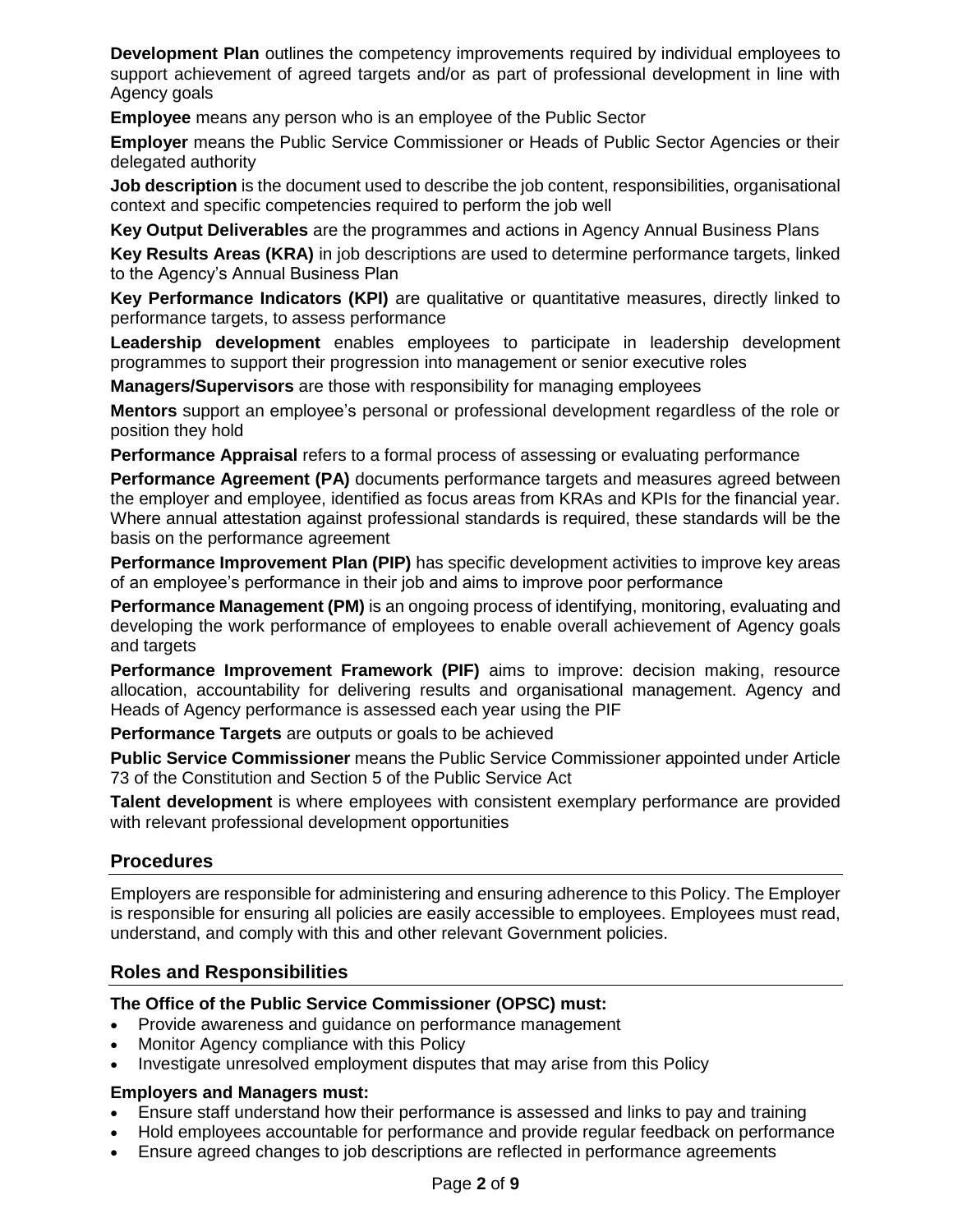- Provide coaching and mentoring support to enable the achievement of performance targets
- Manage and resolve disputes that may arise from this Policy

### **Employees must:**

- Understand how performance management is applied in their Agency
- Understand how their performance contributes to the Agency's Business Plan targets
- Participate fully in the performance management process
- Be accountable for meeting performance targets and address performance issues
- Be responsible for self-development and learning

### **Performance Management**

Performance Management clarifies linkages between National, Agency and Employee goals.

### Diagram 01: **Linkages between National and Agency Goals and Employee performance**



### **Performance Management offers the following benefits for:**

### **Agencies**

- Produces a highly motivated and productive workforce
- Supports achievement of the Agency goals and outputs
- Facilitates a team work environment that promotes employee engagement and retention
- Provides a systematic way of assessing and improving Agency performance
- Supports performance recognition and informs succession, training and development plans

### **Employers – Managers/Supervisors**

- Facilitates transparent and consistent performance management practices
- Provides a systematic way of assessing and managing employee performance
- Enables professional development of employees for career progression

### **Employees**

- Clarifies job and performance expectations linked to the Agency's goals
- Promotes job satisfaction and engagement in the performance of the Agency
- Provides clear linkages between performance, pay and training progression
- Enables feedback, recognition and career planning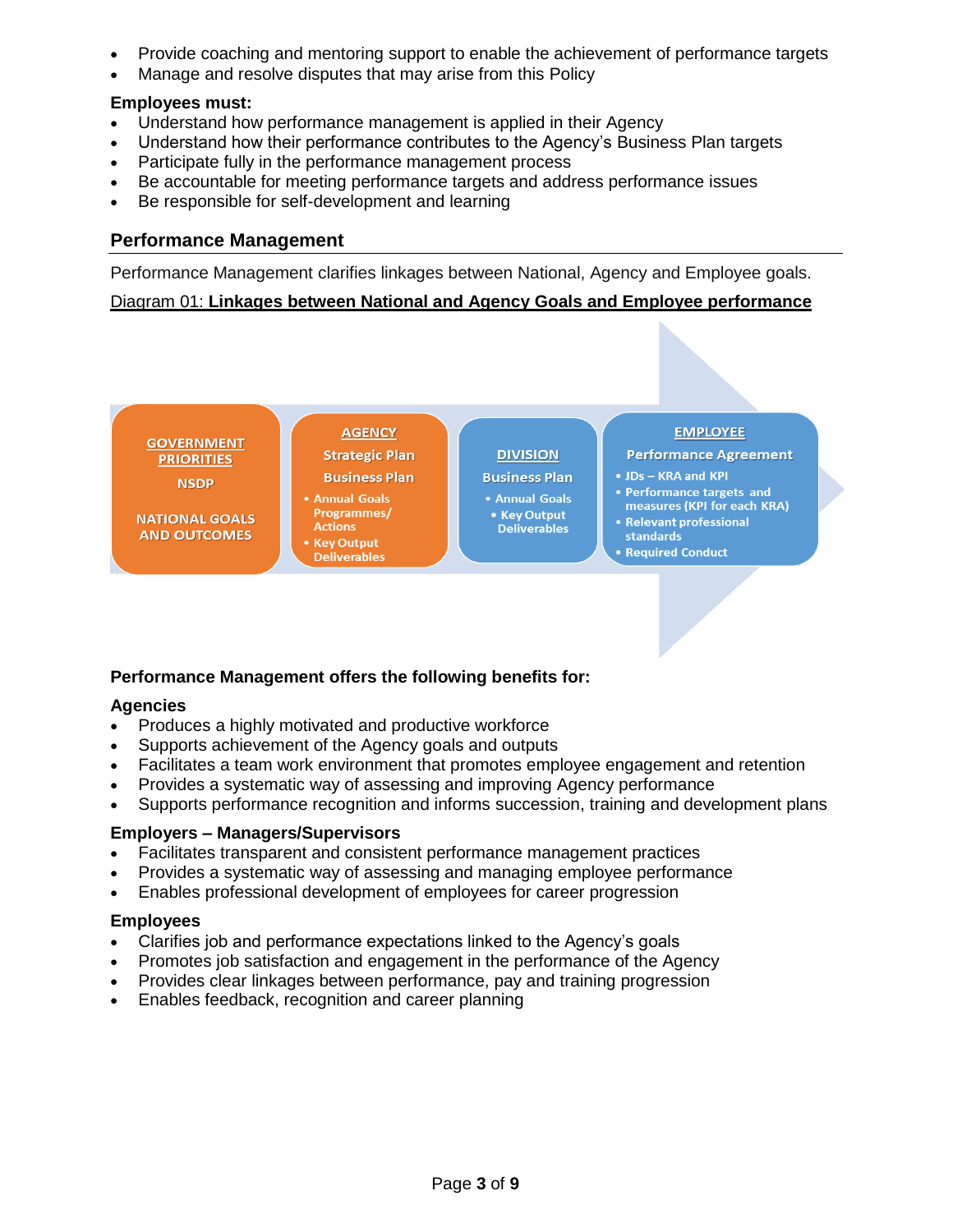# **Stages of the Performance Management System**

The Performance Management System comprises three key stages (see Annex 01):

### **1. Planning**

Employers and employees jointly agree on performance targets and measures, identified as focus areas from KRAs and KPIs for the financial year. Where annual attestation (validation) against professional standards is required, these standards will be the basis of the Performance Agreement.

### **2. Monitoring Performance**

- Progress Review monitoring, feedback and coaching.
- Performance Appraisal/Evaluation assessing how the Employee achieves the agreed targets.

### **3. Managing Performance**

- Recognising performance and developing Employees for career progression.
- Addressing poor performance through training, transfer or release.



# **1. Planning**

The annual performance management (PM) cycle starts in May-July each year, with the Employer and Employee setting performance expectations and agreeing on the development needs, within the Employee's job responsibilities, and linked to the Agency/Division's Business Plan output deliverables.

### **Performance and Development Plan (PDP)**

All employees must have a Performance and Development Plan comprising a Performance Agreement (PA) and Development Plan (DP) where the:

- a) Performance Agreement (PA): outlines the performance expectations for the year, agreed between the Employee and their Manager, set by:
	- Reviewing the job's Key Results Areas (KRAs) and Key Performance Indicators (KPIs) and the required competencies outlined in the Job Description (JD)
	- Defining the performance goals/targets and measures for the year in line with the Agency Business Plan deliverables. Goals and targets must be Specific, Measurable, Achievable, Realistic and Timely (SMART) and resourced appropriately.
	- Reaffirming Agency values that the Employee must demonstrate as they do their job.
- b) Development Plan (DP): defines the training and development needs to:
	- Enhance specific skills and knowledge of employees so they can fulfil key requirements of their current job.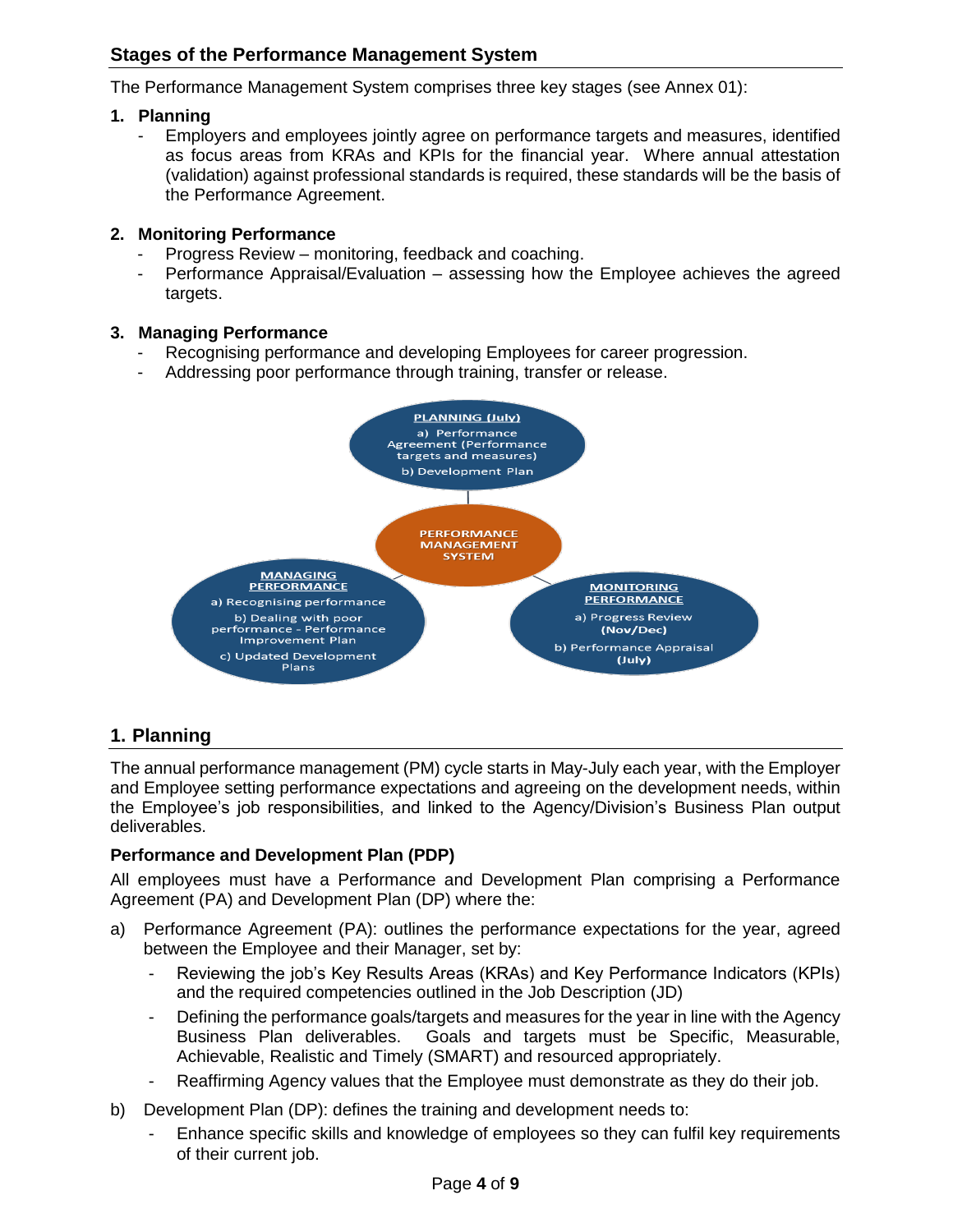- Build skills and knowledge of high performing employees, focused on both their immediate needs in relation to their long term contribution to Agency strategic goals such as: Leadership or professional development and succession planning.

Employees are responsible for developing their own DP in discussion with their Employer. The Plan should be reviewed and revised periodically (at least twice per year) to reflect the changing needs of the employee and/or Agency within the employee performance management cycle.

A copy of the Development Plan should be retained by the Employee, the Manager and be kept on the Employee's file.

Performance Improvement Plans (PIP) will be developed for poor performing employees identified through the appraisal process outlined in the next stage below.

# **2. Monitoring Performance - Performance Review and Appraisal**

Formal performance reviews must be undertaken twice a year: mid-year and at the end of the year.

Informal performance reviews must take place throughout the year. The purpose of this is to monitor progress against agreed performance targets and measures outlined in the Performance Agreement, and to assess the impact of training and development activities undertaken on performance.

Employers and Managers must carry out regular informal meetings with employees to discuss progress, provide coaching and to resolve any problems that may exist.

### **a) Progress Review**

Mid-year progress reviews should formally document:

- Progress to date on performance targets
- Any challenges affecting the achievement of the targets (due to changes in the internal or external operating environment)
- Any modifications or changes that may need to be made to the target
- Any development or coaching support required

### **b) Annual Performance Appraisal**

Employers and/or Managers must formally assess the performance of employees every year. Annual performance appraisals consolidate formal and informal reviews conducted during the year.

This process requires the Employer and Employee to:

- a) Separately rate the achievement of performance targets (KPIs) with numeric ratings (1-5)
- b) Separately rate Employee conduct demonstrated with alphabetical ratings (A, B, C)
- c) Support the ratings with evidence, comments and examples
- d) Discuss and agree on an overall performance rating (e.g. 3A)
- e) Discuss any future development (for career progression or performance improvement)

### **(i) Numeric Performance Ratings to assess KPI achievement**

The following numeric ratings scale is used to measure and rate performance. Ratings are based on a numeric criteria between 1- 5 (5 being the highest and 1 the lowest).

| Exceptional<br>Performance | Above average<br>performance | Performance<br>meets<br>expectations | In development<br>or needs<br>improvement | Unsatisfactory,<br>poor performance |
|----------------------------|------------------------------|--------------------------------------|-------------------------------------------|-------------------------------------|

# **(ii) Alphabetical Performance Ratings to assess Conduct**

An alphabetical score (A, B, C) reflects how well the job holder adheres to the Public Service and Agency specific values. A rating of A is the highest and C the lowest.



**A B C**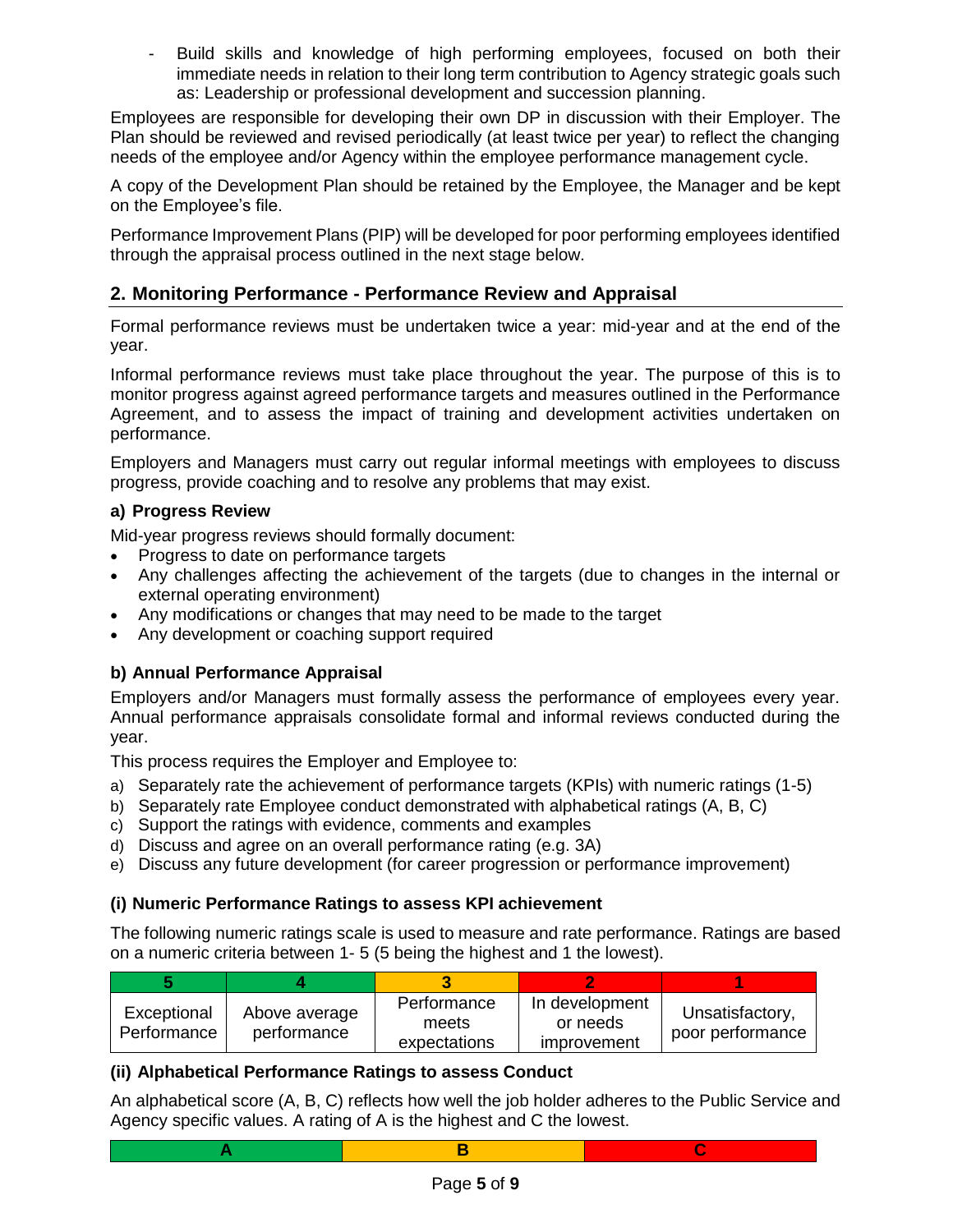# **3. Managing Performance – Recognition and Performance Improvement**

The annual performance appraisal confirms the Employee's performance and behavioural ratings and enables Employers to recognise consistent exceptional performance or address poor performance.

Below are management actions that should be applied according to the performance ratings

| Rating         | Interpretation                   | <b>Management Actions</b>                                 |
|----------------|----------------------------------|-----------------------------------------------------------|
| 5.             | <b>Exceptional performance</b>   | Recognition and reward<br>$\overline{\phantom{a}}$        |
|                |                                  | Leadership/Talent development<br>$\overline{\phantom{a}}$ |
|                |                                  | Career progression                                        |
|                | Performance exceeds expectations | Recognition and reward<br>$\overline{\phantom{a}}$        |
|                |                                  | Leadership/Talent development                             |
| 3              | Performance meets expectations   | Recognition<br>$\overline{\phantom{a}}$                   |
|                |                                  | Leadership development                                    |
| $\overline{2}$ | Performance improvement required | Performance Improvement Plan<br>$\overline{\phantom{a}}$  |
|                | Major performance improvement    | Performance Improvement Plan<br>$\overline{\phantom{a}}$  |
|                | required                         | Train, Transfer, Terminate                                |
|                |                                  |                                                           |

### **a) Management actions in response to the numeric performance ratings:**

#### **b) Management actions in response to alphabetical performance ratings:**

| Rating       | Interpretation                                | <b>Management Actions</b>                                                           |
|--------------|-----------------------------------------------|-------------------------------------------------------------------------------------|
| A            | You are a role model and living the<br>values | Recognition and reward<br>$\overline{\phantom{a}}$<br>Leadership/Talent development |
|              |                                               | - Career progression                                                                |
| B            | You demonstrate the values                    | Recognition<br>$\overline{\phantom{a}}$                                             |
| $\mathbf{C}$ | You do not demonstrate all the values         | Counselling<br>$\overline{\phantom{a}}$<br>Termination                              |

### **c) Management actions in detail:**

**Recognition** involves acknowledging Employee performance through formal or informal means. For example: Employee of the Month or awards at staff meetings, etc.

**Rewards** could be in one of the following ways:

- Financial: one off bonus payments, paid time off, or a pay increment; or
- Non-financial: career advancement, leadership/management development, recognition

Employers must ensure rewards adhere to Government fiscal principles and practice. Agencies are also encouraged to develop an internal Performance Recognition and Rewards Policy to recognise and reward excellence or exemplary performance. This should be designed with the intent of building a culture that values high performance.

### **Performance Improvement Plan (PIP)**

A Performance Improvement Plan aims to improve poor performance resulting from a number of factors which may include: low productivity, insufficient knowledge or skills, poor accountability or poor time management. The PIP has two key areas of focus: training or transfer.

- a) Training may involve:
	- Development to address gaps in performance
	- Job rotation or secondment
	- Counselling for behavioural issues inconsistent with the Agency or Public Service values
	- Regular monitoring, coaching and feedback
- b) Transfer involves changing jobs or functions to better suit the Employee's competencies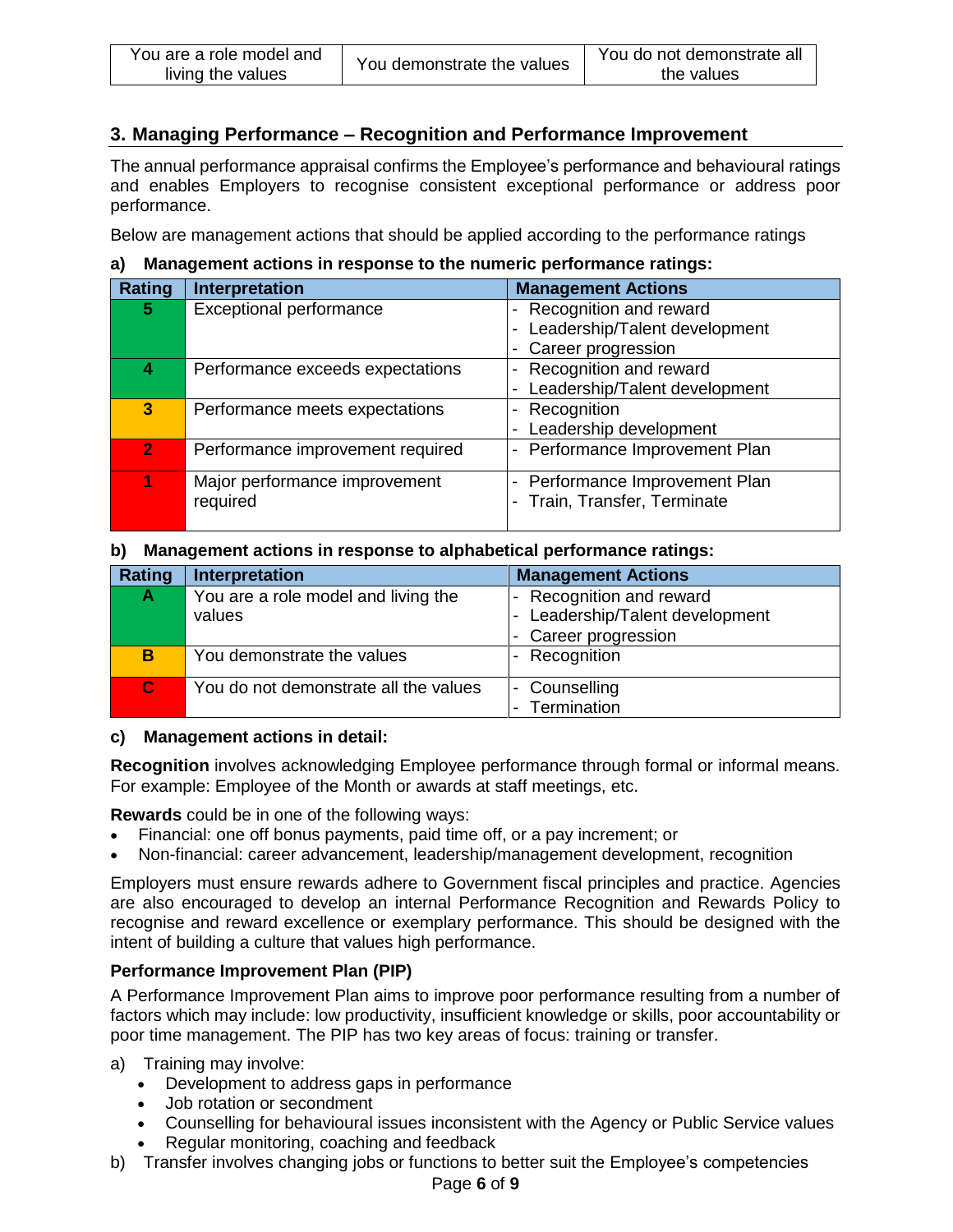The PIP timeframe can be anywhere between one to six months with the following options available at the end of this period:

- 1. If the Employee shows acceptable performance No PIP required.
- 2. If Employee shows improvements but needs more time to embed the changes PIP extended.
- 3. If lack of improvement or motivation to improve according to the PIP Termination.

# **Head of Agency Performance**

Heads of Agencies are assessed according to their overall management and performance of their Agency against Government priorities. As leaders, they are expected to report annually on their success in achieving the goals of their Business Plan linked to the NSDP goals. They are further assessed on the leadership and management of their people and resources and conduct.

Heads of Agencies are expected to sign a Performance Agreement with the Public Service Commissioner.

### **a) Heads of Agency Performance Agreement**

This covers Agency specific goals and commitment and Agency contribution to sector wide initiatives within the following areas:

- **1. Results –** has two critical elements:
	- Delivery of Government priorities to achieve the National Sustainable Development Plan goals
	- Delivery of the Agency mandated functions as stated in the Business Plan
- **2. Agency Management –** has five critical elements:
	- Leadership, Direction and Delivery purpose, vision, strategy, leadership development
	- Customer customers, operating systems and service delivery
	- People development leadership and management of employees
	- Financial and resource management financial, information, and risk management
	- Relationship management communications and engagement with various stakeholders
- **3. Conduct –** has four critical elements:
	- Role model in living and promoting the Public Service and Agency specific values
	- Minimal public or stakeholder complaints that are valid and upheld
	- Number of unresolved employment disputes reported to the Commissioner
	- Innovative and good stewardship of public resources to achieve results

### **b) Head of Agency Personal development goals**

Heads of Agencies are encouraged to identify individual development goals for the performance period by considering the knowledge, skills or competencies that they would like to further develop to enable them to achieve the key deliverables outlined in the Performance Agreement.

### **c) Performance Assessment**

Heads of Agencies' performance is assessed according to the Agency's contribution towards, their specific sector and management priorities. The targets within these are rated according to the performance ratings specified below with evidence to support.

#### **Performance ratings**

The performance ratings for Heads of Agencies are similar to those used to assess employee performance, however, the management actions are different.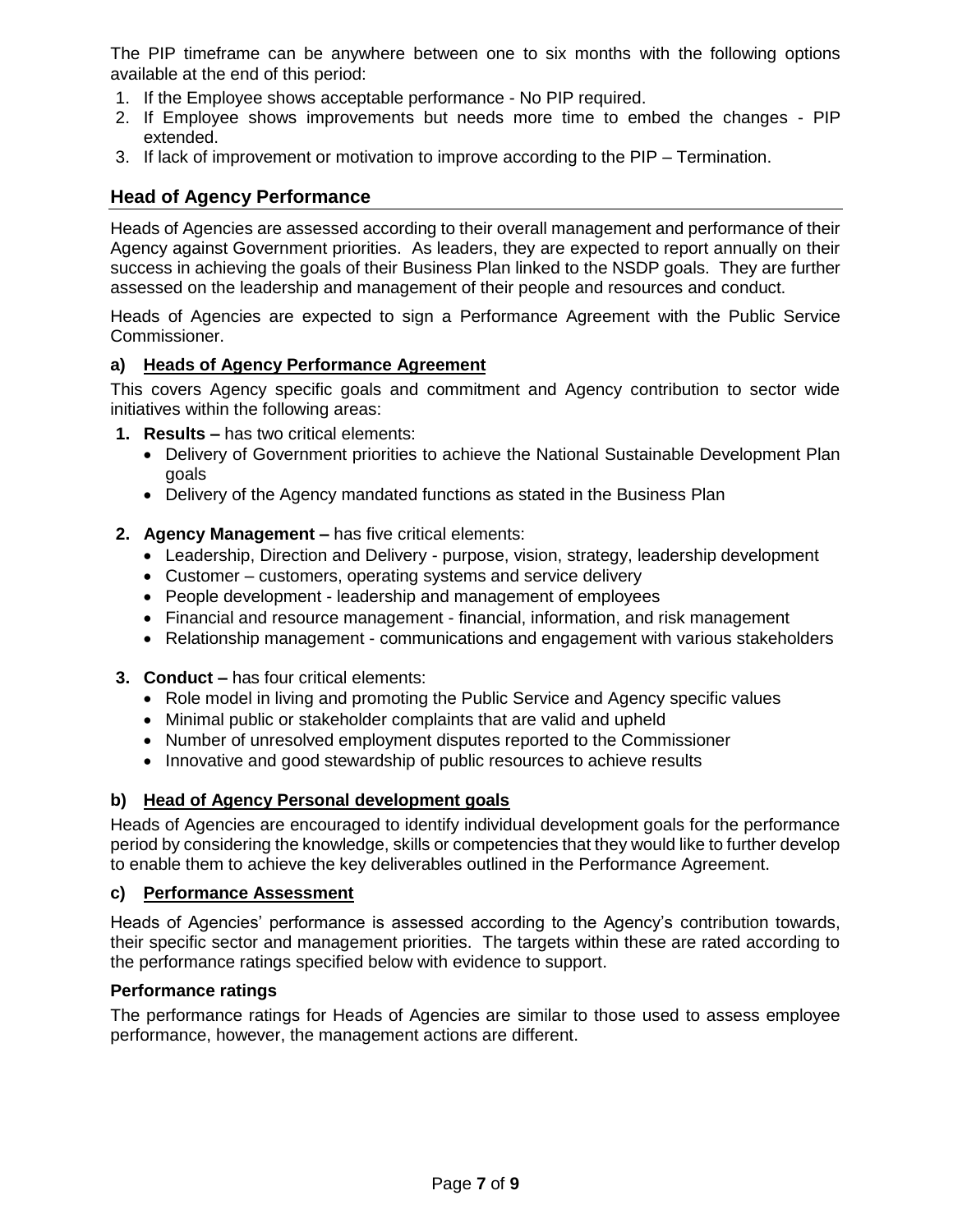#### **Management actions in response to numeric performance ratings:**

| Rating       | Interpretation                 | <b>Management Actions</b>                                |
|--------------|--------------------------------|----------------------------------------------------------|
| 5.           | <b>Exceptional performance</b> | Recognition and Excellence Award                         |
|              |                                | - Performance bonus                                      |
|              |                                | Asked to Mentor/Coach others                             |
|              |                                | Contract rollover recommended                            |
| 4            | Performance exceeds            | Recognition and Excellence Award                         |
|              | expectations                   | Performance bonus                                        |
|              |                                | Trained to Mentor/Coach others                           |
|              |                                | Contract rollover recommended                            |
| 3            | Performance meets              | Recognition                                              |
|              | expectations                   | Contract rollover recommended with specific              |
|              |                                | performance improvements                                 |
| $\mathbf{2}$ | Performance improvement        | Performance Improvement Plan<br>$\overline{\phantom{a}}$ |
|              | required                       | Contract rollover not recommended                        |
|              | Major performance              | Manage poor performance                                  |
|              | improvement required           | Performance Improvement Plan                             |
|              |                                | Contract termination recommended                         |

#### **Management actions in response to alphabetical performance ratings:**

| Rating       | Interpretation             | <b>Management Actions</b>                           |
|--------------|----------------------------|-----------------------------------------------------|
| A            | You are a role model and   | Recognition<br>-                                    |
|              | living the values          | Leadership award<br>$\overline{\phantom{a}}$        |
| B            | You demonstrate the values | Recognition<br>$\overline{\phantom{a}}$             |
| $\mathbf{C}$ | You do not demonstrate all | Counselling/Termination<br>$\overline{\phantom{a}}$ |
|              | the values                 |                                                     |

#### **Disputes**

Any disagreements or disputes must be resolved in a timely manner.

Unresolved employment disputes should only be reported to the Public Service Commissioner where the Employer cannot resolve these in adherence with the Employment Disputes Policy.

### **Other Provisions**

All records relating to the performance management policy must be kept for at least seven years and will only be accessible by the Employer and/or authorised staff. After the seven year period, the Agency may destroy the documentation in adherence with Government official information management policies.

The Office of the Public Service Commissioner is responsible for reviewing and updating this Policy annually.

#### **Associated Documents**

Remuneration Policy Training and Development Policy Code of Conduct Policy Employment Disputes Policy Job Evaluation Policy

### **Other information**

For Policy queries contact the Office of the Public Service Commissioner on phone (682) 29 421 or email: [pscinfo@cookislands.gov.ck](mailto:pscinfo@cookislands.gov.ck)